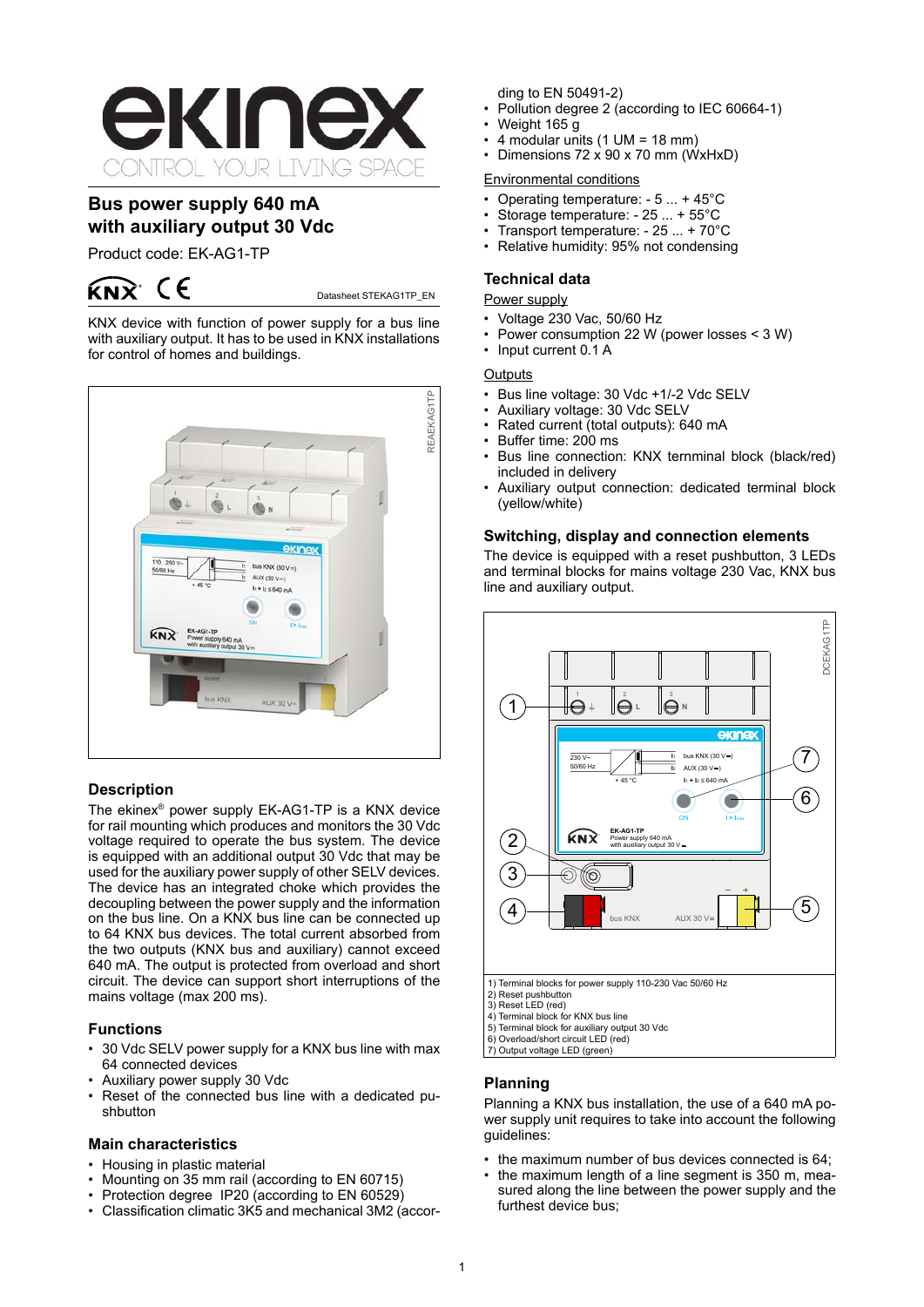- the maximum distance between two bus devices cannot exceed 700 m;
- the maximum length of a bus line is 1000 m, keeping into account all segments.

At the same bus line can be connected not more than two power supplies. A second power supply may be necessary when the installation in distribution boards requires a particular concentration of the bus devices (tipically more than 30 units installed within 10 m). In this case a power supply has to be installed near the group of devices. Between two power supplies installed on the same bus line a minimum distance of 200 m is required, measured along the line.



*Warning! In order to supply the KNX bus lines use only KNX bus power supply (e.g. ekinex EK-AB1- TP or EK-AG1-TP). The use of other power supplies can compromise the communication and damage the devices connected to the bus.*

# **Mounting**

The device has degree of protection IP20, and is therefore suitable for use in dry interior rooms. The housing is made for rail mounting according to EN 60715 in boards or cabinets for electrical distribution. The installation is in horizontal position, the correct position is when the terminals for KNX bus line and auxiliary output are located at the bottom and the terminals  $(\frac{1}{2}, L, N)$  for connecting the mains power supply 230 Vac are located at the top. For the installation of the device on the rail proceed as follows:

- with the aid of a tool bring the locking device in the fully lowered position (1);
- place the upper edge of the rear inner profile on the upper edge of the rail (2);
- rotate the device towards the rail (3);
- push the locking device upward until it stops (4).

Before removing the device, be sure the bus terminals have been extracted from their slots. Use a screwdriver to slide down the locking device and remove the device from the rail.





*Note. When mounting the device in boards and cabinets it shall be provided the necessary ventilation so that the temperature can be kept within the operating range of the device.*

### **Electrical connections**

#### Main supply 230 Vac

The connection to the 230 main supply Vac is made with screw terminals ( $\downarrow$ , L, N) located on the upper front of the device. Characteristics of the terminal blocks:

- • screw clamping of conductors
- maximum cross section of conductor 2.5 mm<sup>2</sup>
- recommended wire stripping approx. 6 mm
- torque max 0.5 Nm



### KNX bus line

The connection to the KNX bus line is made with the terminal block (black/red) included in delivery and inserted into the slot located on the bottom left part of the front. Characteristics of the KNX terminal block:

- spring clamping of conductors
- 4 seats for conductors for each polarity
- terminal suitable for KNX bus cable with single-wire conductors and diameter between 0.6 and 0.8 mm
- recommended wire stripping approx. 5 mm color codification:  $red = + (positive)$  bus conductor,
- black = (negative) bus conductor

## Auxiliary output

The auxiliary output 30 Vdc is provided with a dedicated terminal block (yellow/white) included in the delivery and inserted into the slot located on the bottom right part of the front. The terminal block for the auxiliary output has a color codification different than that for the connection of the KNX bus. Characteristics of the terminal block:

- spring clamping of conductors
- 4 seats for conductors for each polarity
- terminal suitable for KNX bus cable with single-wire conductors and diameter between 0.6 and 0.8 mm
- recommended wire stripping approx. 5 mm
- color codification: yellow =  $+$  (positive) AUX conductor, white = - (negative) AUX conductor

To connect the auxiliary output to the powered devices it is recommended to use a cable with a sheath of different color than that used to connect the KNX bus line.